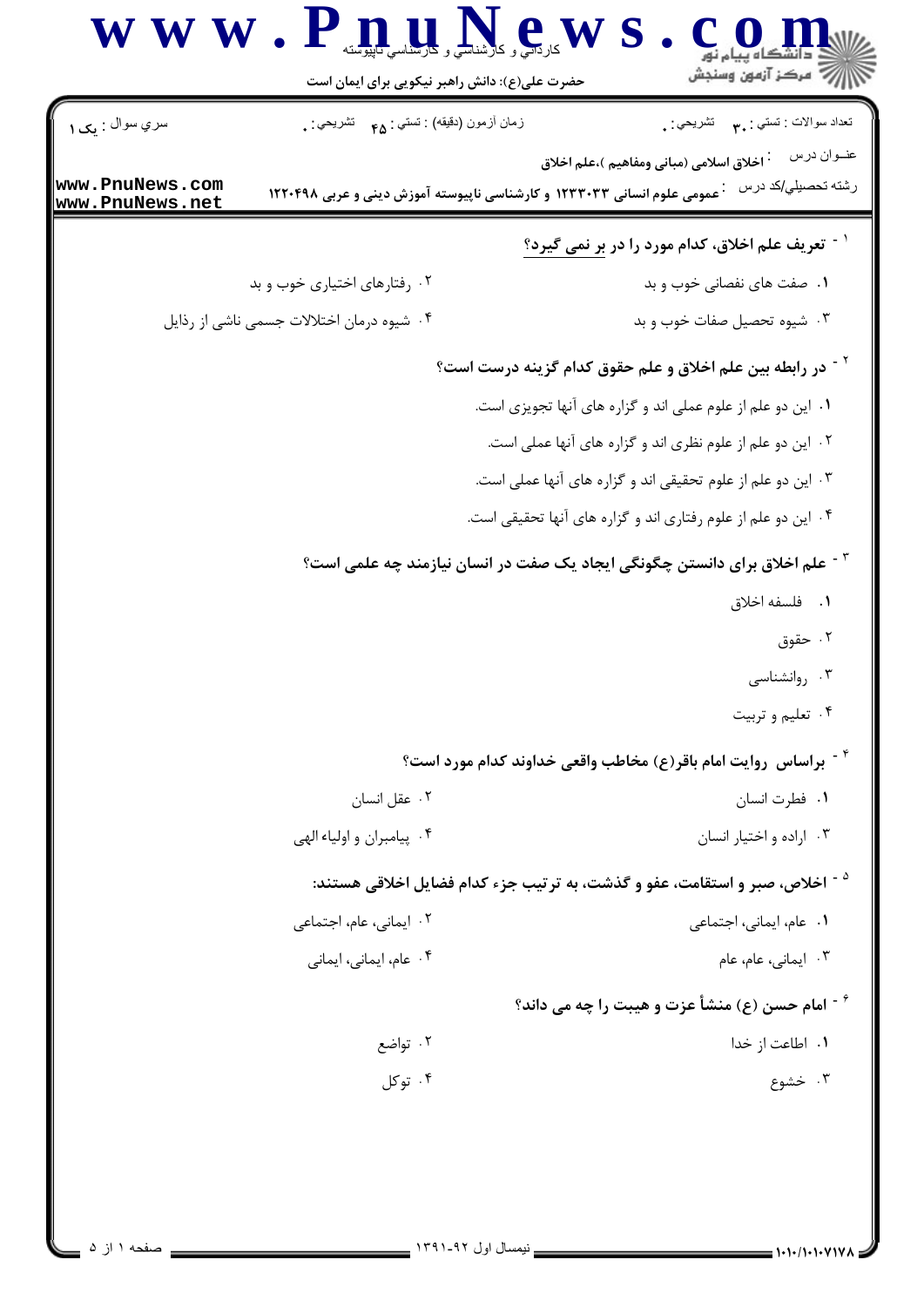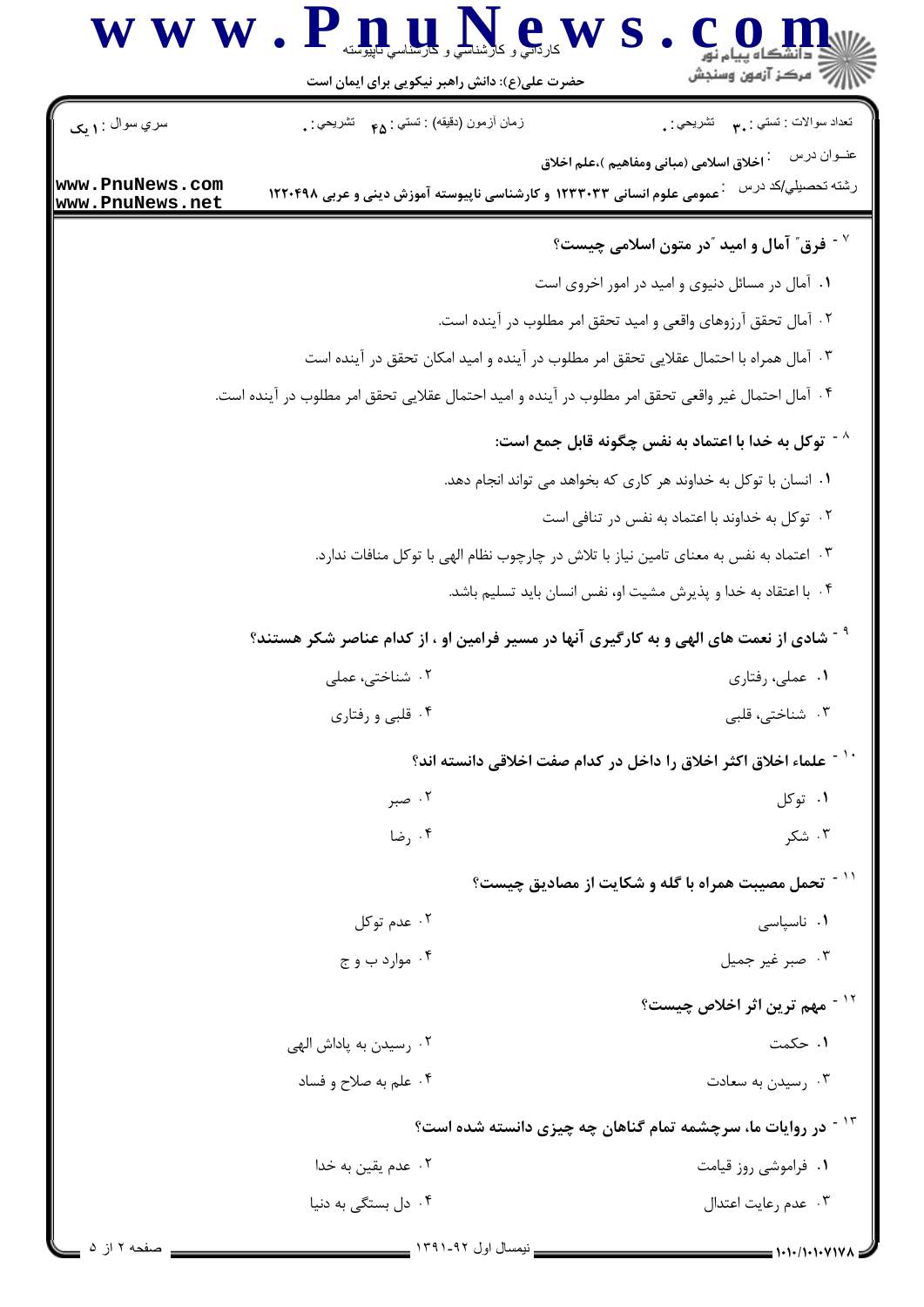|                                    | WWW.Pnullel                                                                                                    |                                                                                | أأأأ مركز آزمون وسنجش                                 |
|------------------------------------|----------------------------------------------------------------------------------------------------------------|--------------------------------------------------------------------------------|-------------------------------------------------------|
|                                    | حضرت علی(ع): دانش راهبر نیکویی برای ایمان است                                                                  |                                                                                |                                                       |
| سري سوال : ۱ يک                    | زمان أزمون (دقيقه) : تستى : هم     تشريحي : .                                                                  |                                                                                | تعداد سوالات : تستبي : ٩٠ - تشريحي : .<br>عنــوان درس |
| www.PnuNews.com<br>www.PnuNews.net | رشته تحصیلی/کد در س ) : عمومی علوم انسانی ۱۲۳۳۰۳۳ و کارشناسی ناپیوسته آموزش دینی و عربی ۱۲۲۰۴۹۸                | <sup>:</sup> اخلاق اسلامی (مبانی ومفاهیم )،علم اخلاق                           |                                                       |
|                                    | <sup>۱۴ -</sup> «انجام کار برای دیگران بدون چشم داشت» معنای کدام فضیلت اخلاقی است:                             |                                                                                |                                                       |
| ۰۴ توکل                            | ۰۳ اعتدال                                                                                                      | ۰۲ احسان                                                                       | ۰۱ اخلاص                                              |
|                                    | <sup>۱۵ -</sup> علامه طباطبایی در تفسیر آیه شریفه«ان الله یأمر بالعدل و الاحسان» احسان را چگونه معنا کرده است؟ |                                                                                |                                                       |
| ٢. انجام طاعت الهي                 |                                                                                                                |                                                                                | ۰۱ نیکی به دیگران                                     |
|                                    | ۰۴ نیکی                                                                                                        |                                                                                | ۰۳ نیکو انجام دادن کار                                |
|                                    | ٔ ` ~ آپیروی از دستورهای الهی و دوری از گناهان کبیره ّمعنای عدل در چه علمی می باشد؟                            |                                                                                |                                                       |
| ۰۲ کلام                            |                                                                                                                |                                                                                | ۰۱ اخلاق                                              |
|                                    | ۰۴ تفسیر                                                                                                       |                                                                                | ۰۳ فقه                                                |
|                                    |                                                                                                                | <sup>۱۷ -</sup> آبادی زمین و برقراری عدالت از آثار کدام فضیلت اخلاقی است؟      |                                                       |
| ۰۲ دوری از گناه                    |                                                                                                                |                                                                                | ۰۱ امر به معروف و نهی از منکر                         |
|                                    | ۰۴ اخلاص                                                                                                       |                                                                                | ۰۳ انصاف                                              |
|                                    |                                                                                                                |                                                                                | <sup>۱۸ -</sup> "شره″ در مقابل کدام فضیلت اخلاقی است؟ |
|                                    | ٠٢ احسان                                                                                                       |                                                                                | ۰۱ عفت                                                |
|                                    | ۰۴ قناعت                                                                                                       |                                                                                | ۰۳ عدل                                                |
|                                    | <sup>۱۹ -</sup> قر آن کریم مسلمانان را به سبب داشتن کدام خصوصیت، بهترین امت می داند؟                           |                                                                                |                                                       |
|                                    | ۰۲ احسان به والدين                                                                                             |                                                                                | ٠١. وعايت عدالت                                       |
|                                    | ۰۴ امر به معروف و نهی از منکر                                                                                  |                                                                                | ۰۳ اصلاح بين مردم                                     |
|                                    |                                                                                                                |                                                                                | <sup>۲۰ -</sup> "قول سدید" به چه معنا است؟            |
|                                    |                                                                                                                |                                                                                | ۰۱ سخنی که نیکو باشد                                  |
|                                    |                                                                                                                | ٢. سخن مطابق با واقع و غير بيهوده اي كه پيامد نامناسب نداشته باشد              |                                                       |
|                                    |                                                                                                                |                                                                                | ۰۳ سخنی که از روی علم و آگاهی گفته شود                |
|                                    |                                                                                                                |                                                                                | ۰۴ سخنی که به جا و نیکو باشد                          |
|                                    |                                                                                                                | <sup>۲۱ -</sup> حضرت علی (ع) کدام فضیلت اخلاقی را « تاج مکارم اخلاق» می نامند؟ |                                                       |
|                                    | ۰۲ احسان                                                                                                       |                                                                                | ۰۱ صبر                                                |
|                                    | ۰۴ عفت                                                                                                         |                                                                                | ۰۳ عفو                                                |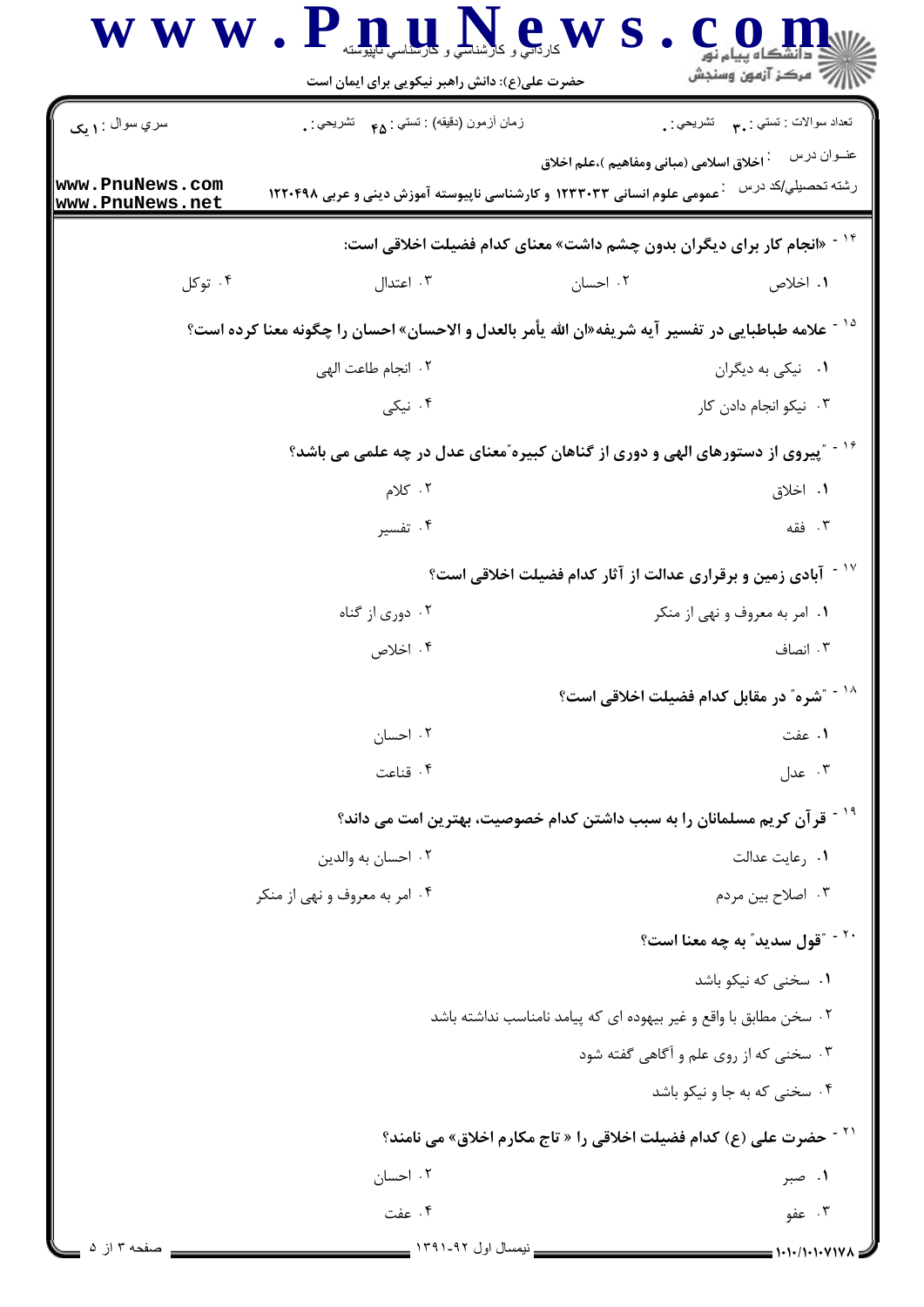|                                                                                            | WWW.Pmul.N.e.WS                                                                                         |                                                      |                                                                        |  |
|--------------------------------------------------------------------------------------------|---------------------------------------------------------------------------------------------------------|------------------------------------------------------|------------------------------------------------------------------------|--|
|                                                                                            | حضرت علی(ع): دانش راهبر نیکویی برای ایمان است                                                           |                                                      | أآه مرکز آزمون وسنجش                                                   |  |
| سري سوال : ۱ يک                                                                            | زمان أزمون (دقيقه) : تستي : ۴۵ $\alpha$ نشريحي : .                                                      |                                                      | نعداد سوالات : تستي : پم       تشريحي : .                              |  |
| www.PnuNews.com<br>www.PnuNews.net                                                         | عمومی علوم انسانی ۱۲۳۳۰۳۳ و کارشناسی ناپیوسته آموزش دینی و عربی ۱۲۲۰۴۹۸                                 | <sup>:</sup> اخلاق اسلامی (مبانی ومفاهیم )،علم اخلاق | عنــوان درس<br>رشته تحصيلي/كد درس                                      |  |
| $-77$                                                                                      |                                                                                                         |                                                      | حضرت علي(ع) در نامه به مالک اشتر منشأ گذشت را چه چيزي مي دانند؟        |  |
| $\cdot$                                                                                    | ٢. اعتقاد به معاد                                                                                       |                                                      | در معرض لغزش بودن انسان                                                |  |
| $\cdot$                                                                                    | $\cdot$ . $\mathfrak{e}$<br>در معرض لغزش بودن انسان                                                     |                                                      | موارد ب و ج                                                            |  |
| <sup>۲۳ -</sup> امام محمد غزالی در کیمیای سعادت، خزانه خدا در زمین را چه میداند؟           |                                                                                                         |                                                      |                                                                        |  |
|                                                                                            | ۲. قلبهای صالحان                                                                                        |                                                      | ۰۱ نعمت های الهی                                                       |  |
|                                                                                            | ۰۴ دل پیامبران                                                                                          |                                                      | ۰۳ قلبهای عباد                                                         |  |
|                                                                                            | <sup>۲۴ -</sup> کدام سوره قرآن، به جهت اهتمام معصومین(ع) به امور مسلمین، در شأن ایشان نازل شده است؟     |                                                      |                                                                        |  |
|                                                                                            | ۰۲ هل اتی                                                                                               |                                                      | ۰۱ مومنون                                                              |  |
|                                                                                            | ۰۴ محمد (ص)                                                                                             |                                                      | ۰۳ نور                                                                 |  |
|                                                                                            |                                                                                                         |                                                      | <sup>۲۵ -</sup> منشأ گناه چیست؟                                        |  |
| ۰۲ پیروی از هوای نفس- تکبر                                                                 |                                                                                                         |                                                      | ۰۱ شهوت و غضب، پیروی از هوای نفس                                       |  |
|                                                                                            | ۰۴ یأس از رحمت الهی و عدم باور مرگ                                                                      |                                                      | ۰۳ عدم یقین به خداوند و غرور                                           |  |
|                                                                                            | <sup>۲۶ -</sup> حضرت علی(ع) چه چیزی را بزرگترین دشمن انسان و نابود کننده ترین چیز، دانسته اند؟          |                                                      |                                                                        |  |
| ۰۴ حسد                                                                                     | ۰۳ غفلت                                                                                                 | ۰۲ هوای نفس                                          | ۰۱ شیطان                                                               |  |
| <sup>۲۷ -</sup> بیدار کردن کینه های خفته و از میان بردن ادب از آثار کدام رذیله اخلاقی است؟ |                                                                                                         |                                                      |                                                                        |  |
| ۰۴ کېږ                                                                                     | ۰۳ غضب                                                                                                  | ۰۲ دشنام                                             | ۰۱ حسد                                                                 |  |
|                                                                                            |                                                                                                         |                                                      | <sup>۲۸ -</sup> "بردگی جاودانه <sup>"</sup> وصف کدام رذیله اخلاقی است؟ |  |
| ۰۴ تملق و چابلوسی                                                                          | ۰۳ طمع                                                                                                  | ۰۲ فحاشی                                             | ۰۱ تکبر                                                                |  |
|                                                                                            |                                                                                                         |                                                      | <sup>۲۹ -</sup> عامل رانده شدن شیطان از درگاه الهی چیست؟               |  |
|                                                                                            | ۰۲ تکبر در برابر خداوند                                                                                 |                                                      | ۰۱ عدم سجده به آدم                                                     |  |
|                                                                                            | ۰۴ حسادت                                                                                                |                                                      | ۰۳ سرپیچی از فرمان الهی                                                |  |
|                                                                                            | <sup>۳۰ -</sup> در منابع اسلامی «سخن را جزء عمل ندانستن» از علل کدام دسته رذایل اخلاقی شناخته شده اند.؟ |                                                      |                                                                        |  |
|                                                                                            | ۰۲ دورویی                                                                                               |                                                      | ۰۱ توهين به ديگران                                                     |  |
|                                                                                            | ۰۴ غيبت                                                                                                 |                                                      | ۰۳ گناهان زبانی                                                        |  |
| صفحه ۴ از ۵                                                                                | _ نیمسال اول ۹۲-۱۳۹۱ _                                                                                  |                                                      | 1.1.11.1.11V1                                                          |  |

\_\_ نیمسال اول ۱۳۹۱-۱۳۹۱ <mark>\_\_\_</mark>\_